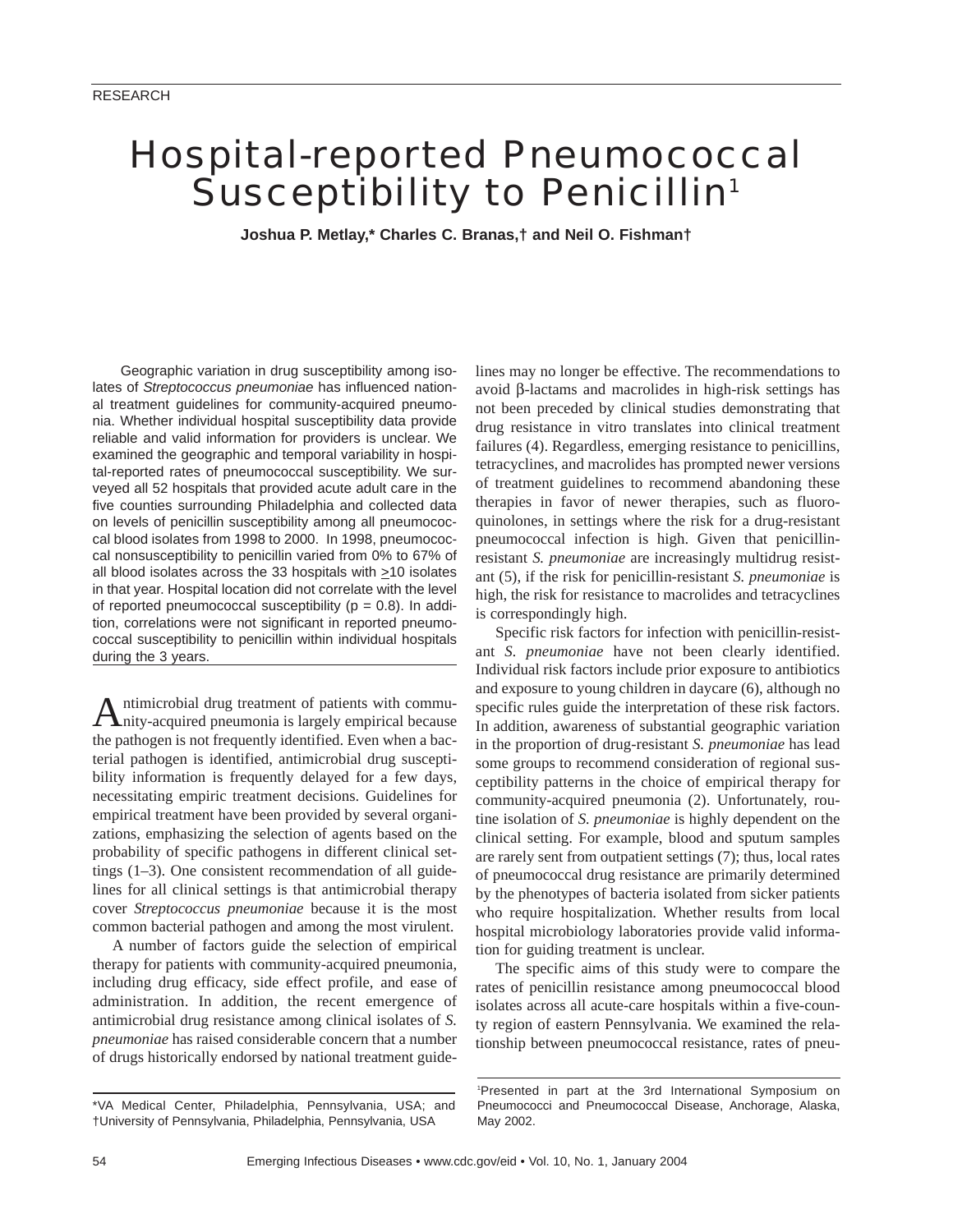mococcal isolation, and geographic location to determine the reliability of individual hospital rates for guiding treatment decisions. Our underlying hypothesis was that individual hospital rates of penicillin resistance among clinical isolates of *S. pneumoniae* would be poorly correlated across time and space, emphasizing the inherent dangers in using individual hospital rates to guide empirical treatment decisions in the community.

### **Methods**

#### **Design**

This study was a cross-sectional study of penicillin susceptibility among clinical blood isolates reported at all acute-care hospitals in the Delaware Valley Case Control Network (DVCCN). DVCCN is a population-based network of all adult acute-care hospitals in the five Pennsylvania counties around the metropolitan Philadelphia region. These counties (Bucks, Montgomery, Chester, Delaware, and Philadelphia) contain 52 adult acute-care hospitals serving a population of 3.4 million residents.

#### **Data Collection**

Data were collected during two periods. During the first data collection, microbiology laboratory supervisors were contacted by telephone at each area hospital during January 1999 to collect data on all pneumococcal blood isolates during the preceding year. Local laboratory personnel reported cumulative numbers of pneumococcal blood isolates and the proportion of isolates that were penicillin nonsusceptible for the 12-month period. When available, laboratories separately reported susceptibility percentiles as susceptible, intermediate susceptible, and resistant; otherwise, the laboratories reported the combined percentile nonsusceptible (intermediate plus resistant). We collected information on unique isolates but did not confirm that these represented unique episodes of patient infections. However, we think hospitals generally reported only one isolate per patient because guidelines recommend that hospitals report cumulative susceptibility data on the basis of single isolates per patient per reporting period (8).

A second data collection was conducted in early 2001. The same hospital laboratories were contacted by mail with follow-up telephone calls requesting the same information on cumulative numbers of pneumococcal blood isolates and the proportion of isolates that were penicillin nonsusceptible for the 12-month period. Data were requested for 1999 and 2000 separately, if available.

#### **Analysis**

Annual number of pneumococcal blood isolates and

Emerging Infectious Diseases • www.cdc.gov/eid • Vol. 10, No. 1, January 2004 55

penicillin-susceptibility rates were summarized for each hospital for each year. Standard National Committee for Clinical Laboratory Standards (NCCLS) criteria define three categories of penicillin susceptibility for *S. pneumoniae*: susceptible (MIC <0.1 µg/mL), intermediate susceptible (MIC 0.1–1.0  $\mu$ g/mL) and resistant (MIC  $\geq$ 2.0 µg/mL) (9). Penicillin-nonsusceptible isolates are defined as intermediate susceptible and resistant isolates combined. For all analyses, we examined the proportion of isolates that were nonsusceptible. We specifically excluded any hospital site reporting <10 isolates per year as too unreliable to provide point estimates of resistance rates. This level is consistent with NCCLS guidelines recommending hospital laboratories report cumulative susceptibility data only for organisms for which there is a minimum of 10 isolates per reporting period (8). Descriptive statistics were developed for the distributions of susceptibilities and annual pneumococcal isolation rates. Similar to prior studies of hospital-level variation (10,11), we report the proportion of hospitals with >5% deviation from the overall regional mean rate of resistance because lower levels of deviation are unlikely to influence prescribing decisions.

To analyze the reliability of individual hospital rates of pneumococcal resistance, we examined the correlation of rates across each of the 3 years of data collection. We restricted these analyses to those hospitals reporting  $\geq 10$ pneumococcal blood isolates in 1998, 1999, and 2000. Correlations between any 2 years were calculated with Spearman's correlation coefficient, testing the assumption that pneumococcal susceptibility levels at individual hospitals should be correlated year to year, regardless of whether overall susceptibility levels for the region were rising, falling, or remaining constant. In addition, we calculated an intra-class correlation coefficient across all 3 years of data at the hospital level by using a general linear model for analysis of variance (12).

Next, we tested the assumption that the proportion of nonsusceptible *S. pneumoniae* at each hospital should demonstrate an underlying geographic clustering. We tested the geographic clustering of pneumococcal resistance rates with two methods. First, we analyzed whether the location of each hospital at the county level was associated with the proportion of nonsusceptible pneumococci by using the nonparametric Kruskal-Wallis test. Second, we conducted Geographic Information System (GIS) mapping to visually judge the spatial distribution of hospital susceptibility rates. Hospitals were geographically assigned longitude and latitude coordinates on the basis of the hospital address by using GIS mapping software (Maptitude, Caliper Corporation, Newton, MA) to display the proportion of nonsusceptible pneumococci at each hospital location on the map. Using data from 1998 only, we graphical-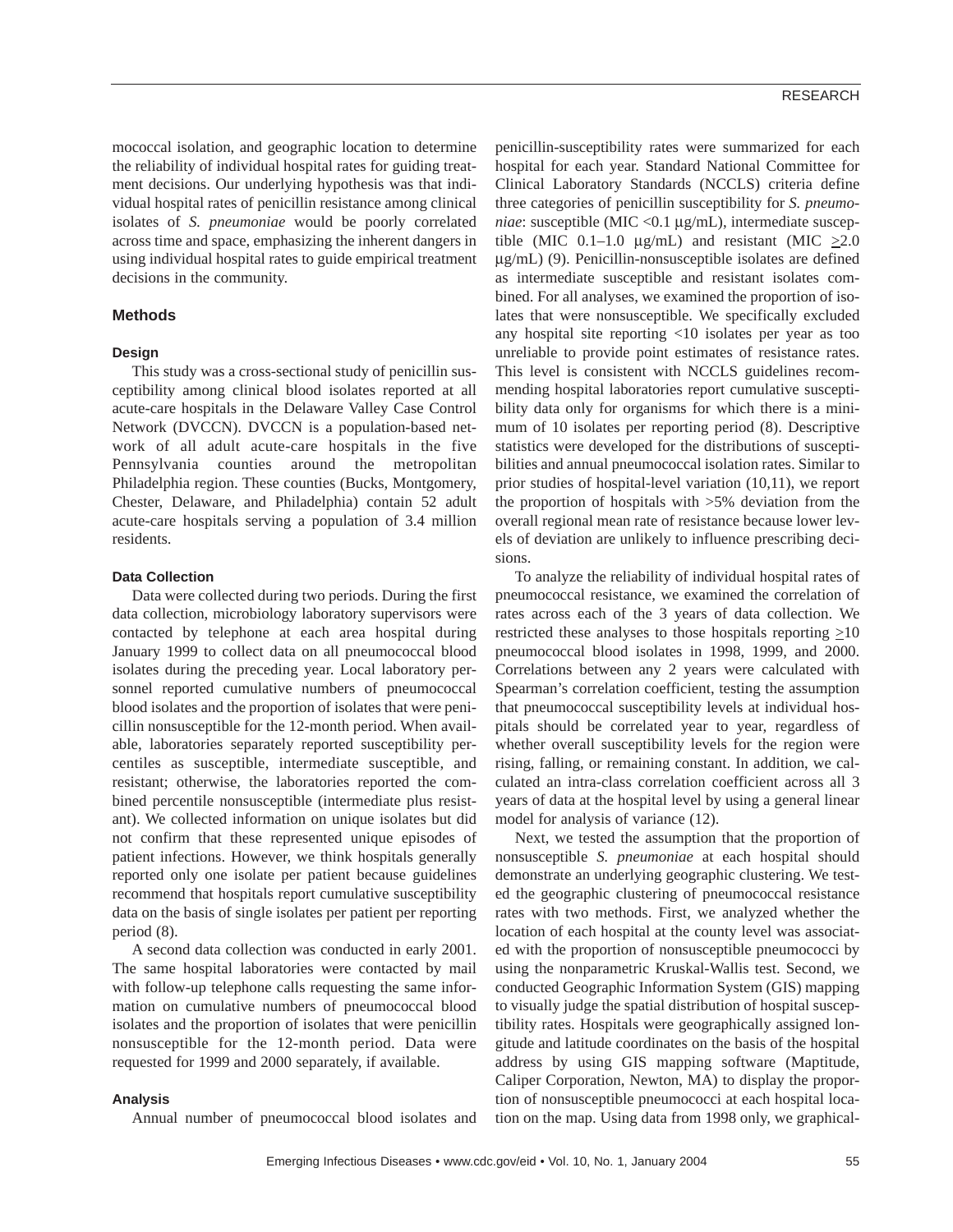#### RESEARCH

ly represented the proportion of nonsusceptible pneumococci as a proportional symbol map (bubble plot), where each hospital location is represented by a circle whose radius is proportional to the level of penicillin nonsusceptibility among pneumococcal blood isolates.

We tested the null hypothesis that no spatial autocorrelation of the nonsusceptibility rates occurred with Moran's I statistic, based on a proximity matrix calculated from the city-block distances between the longitude-latitude coordinate points of hospital addresses. Moran's I is a spatial cross-product coefficient that is interpreted similarly to the Pearson correlation coefficient (13,14).

#### **Results**

For the survey of 1998 susceptibility results, we received responses from 47 of 52 hospitals in the DVCCN. However, in two instances, the results from multiple hospitals were combined at a single laboratory and could not be separated for reporting purposes. Of the 45 laboratories reporting results, 33 laboratories reported  $\geq$ 10 pneumococcal blood isolates during 1998. Among the 33 sites, the median number of pneumococcal blood isolates during 1998 was 19 (range 10-92).

Figure 1 displays the frequency distribution of the proportion of isolates with nonsusceptibility to penicillin as reported by each hospital in 1998. The proportion of nonsusceptible isolates ranged from 0% to 67%, with a mean proportion of 21%. Sixty-one percent of hospitals were >5% above or below the mean. If we only included hospitals with  $\geq$ 20 pneumococcal isolates in 1998, a total of 16 hospitals would be included in the analysis; the proportion of nonsusceptible isolates ranged from 0% to 36%, with a mean proportion of 20%. Fifty-six percent of hospitals were >5% above or below the mean proportion of nonsusceptible isolates.

For the 1999 and 2000 survey results, we received responses from 31 hospital laboratories. Of these, 23 hospital laboratories reported  $\geq$ 10 pneumococcal isolates in 1 of the 2 study years. The mean proportion of isolates with reduced susceptibility to penicillin was 19% in 1999 and 24% in 2000. Fifty-three percent of sites were >5% above or below the mean in 1999, and 65% of sites were >5% above or below the mean in 2000.

The Table summarizes the relationship between each hospital's annual proportion of nonsusceptible pneumococcal blood isolates during the 3 years of the study. For hospitals reporting  $\geq 10$  isolates in 1998, 1999, and 2000  $(N = 15)$ , the proportion of nonsusceptible isolates at each hospital was poorly correlated between any 2 years. For 1998 to 1999, the Spearman correlation coefficient was  $-0.07$  (p = 0.82), for 1999 to 2000, the Spearman correlation coefficient was  $0.28$  (p = 0.32), and for 1998 to 2000, the Spearman correlation coefficient was  $-0.03$  ( $p = 0.91$ ).



Figure 1. Proportion of penicillin-nonsusceptible pneumococcal bloodstream infections at hospitals in the Delaware Valley. The number of hospitals with each reported level of penicillin nonsusceptibility among all pneumococcal bloodstream isolates at each hospital in 1998 are shown. Penicillin nonsusceptibility was defined as any isolate with a penicillin MIC >0.1 µg/mL. Hospitals with <10 isolates in 1998 were excluded.

Across all 3 years, the overall intraclass correlation coefficient was 0.18.

Location of hospital by county did not correlate with the proportion of pneumococcal blood isolates nonsusceptible to penicillin ( $p = 0.45, 0.37, 0.08$  in 1998, 1999, and 2000, respectively). Figure 2 is a proportional symbol map with each hospital location represented by a circle whose radius corresponds to the proportion of nonsusceptible pneumococcal blood isolates at each hospital in 1998. Overall, Figure 2 shows geographic clustering of the 33 hospitals reporting  $\geq 10$  pneumococcal blood isolates in 1998, 14 of which are gathered in Philadelphia, the most heavily populated county in our five-county study area. No geographic clustering in the proportion of nonsusceptible pneumococci isolated at each hospital was evident from our data. This finding is supported by a Moran correlation coefficient of –0.01, demonstrating a lack of statistically significant spatial autocorrelation in the proportion of nonsusceptible hospital pneumococci at hospitals across the five-county region ( $p = 0.80$ ).

#### **Discussion**

Pneumococcal drug resistance has increased at a fast rate. Most resistant isolates now demonstrate reduced susceptibility to multiple antimicrobial drug classes, including β-lactams, macrolides, and tetracyclines. However, substantial geographic variability in the proportion of pneumococci resistant to different antimicrobial drugs at the international and national levels suggests that the impact of resistance on empirical treatment decisions may vary across regions. Indeed, at least one guideline recommends that the selection of empirical therapy for outpatients with community-acquired pneumonia should be influenced by regional antimicrobial drug susceptibility patterns for *S. pneumoniae* (2).

For most physicians, the obvious source of information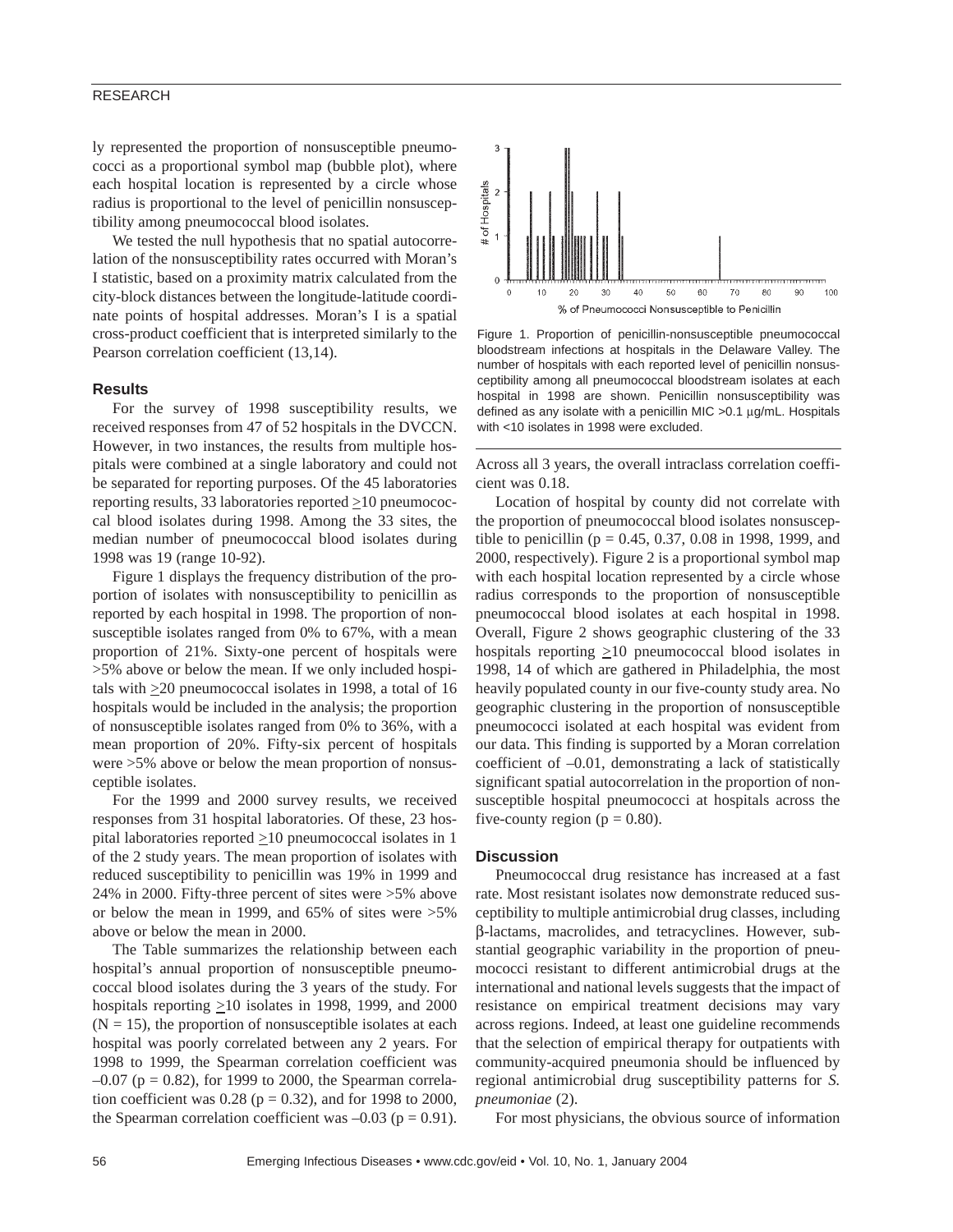| Site | Annual no. blood isolates |      |      | % penicillin nonsusceptible |          |      |
|------|---------------------------|------|------|-----------------------------|----------|------|
|      | 1998                      | 1999 | 2000 | 1998                        | 1999     | 2000 |
| A    | 25                        | 21   | 26   | $\Omega$                    | 33       | 27   |
| B    | 12                        | 15   | 17   |                             | 13       | 29   |
|      | 29                        | 25   | 29   | 24                          | 20       | 28   |
|      | 14                        | 18   | 12   | 14                          | 22       |      |
| Е    | 44                        | 39   | 28   | 18                          | 23       | 25   |
|      | 27                        | 19   | 20   | 19                          | 21       | 20   |
| tτ   | 26                        | 56   | 35   | 19                          | 23       |      |
| Н    | 62                        | 15   | 22   | 19                          | $\Omega$ | 27   |
|      | 10                        | 13   | 12   | 20                          | 38       | 50   |
|      | 44                        | 15   | 32   | 20                          | 33       | 16   |
| Κ    | 92                        | 45   | 87   | 22                          | 4        |      |
|      | 35                        | 31   | 30   | 29                          | 16       | 20   |
| М    | 41                        | 36   | 34   | 29                          | 14       | 38   |
| N    | 33                        | 32   | 35   | 36                          | 13       |      |
|      | 19                        | 15   | 19   | 37                          | 40       | 47   |

Table. Annual variation in proportion of penicillin-nonsusceptible isolates at hospitals in the Delaware Valley

on community-acquired pneumonia is the microbiologic susceptibility results from their local hospital laboratory. Hospitals frequently provide this information in the form of antibiograms, specifically designed to aid in antimicrobial drug selection. The validity of this information is largely unknown. This study demonstrates that substantial variability exists in hospital-reported rates of pneumococcal drug resistance over a small geographic region and that the rates at each site are poorly correlated over time. In addition, using a variety of approaches, we were unable to demonstrate substantial geographic clustering of the data at the individual hospital level, suggesting that the individual hospital rates poorly reflect an underlying rate of resistance in the community.

Other studies have demonstrated similar heterogeneity in the proportion of drug-resistant pneumococci reported by hospitals over small geographic areas. The Centers for Disease Control and Prevention reported levels of pneumococcal resistance to penicillin among invasive isolates from all hospitals within the seven regions in the United States that comprise their Active Bacterial Core Surveillance program. The proportion of penicillin-nonsusceptible *S. pneumoniae* ranged from 15.3% to 38.3% across the seven regions. The proportion of hospitals within each region that were >5% below or above the average for the region ranged from 35% to 76%. No hospital characteristics, including proportion of isolates from children or from black patients, predicted deviation from the regional average (11). More recently, 16 hospitals in Brooklyn, New York, participated in boroughwide surveillance for *S. pneumoniae* in 1997 and 1999. Aggregating the hospitals into the western and eastern ends of the borough demonstrated a significant difference in the proportion of penicillin-susceptible isolates, 57% versus 75% (p  $= 0.046$  (15).

Our hypothesis that individual hospital rates of drugresistant *S. pneumoniae* should demonstrate geographic clustering is based on the assumption that rates of resistance should reflect the underlying distribution of drug resistance in the source community. Prior research has demonstrated that patients with community-acquired pneumonia are hospitalized on average <5 miles from their place of residence (16). Thus, hospitals within the same geographic region should admit patients with similar underlying rates of drug resistance. Moreover, if the pneumococcal resistance rates reported by individual hospitals should be used to guide physician antibiotic prescribing decisions for patients with community-acquired pneumococcal infections, hospitals serving similar communities should report similar rates of resistance.



Figure 2. Geographic distribution of penicillin nonsusceptibility among pneumococcal isolates at 33 hospitals in the Delaware Valley in 1998. The figure is a proportional symbol map (bubble plot). Each hospital location is represented by a circle with an H in the center at the corresponding longitude and latitude of the hospital. The radius of the circle is directly proportional to the proportion of penicillin-nonsusceptible pneumococci at each hospital in 1998. The range is 0% to 67%. Hospitals with <10 isolates in 1998 were excluded. An insert magnifies the geographic distribution of hospitals clustered in the center of Philadelphia.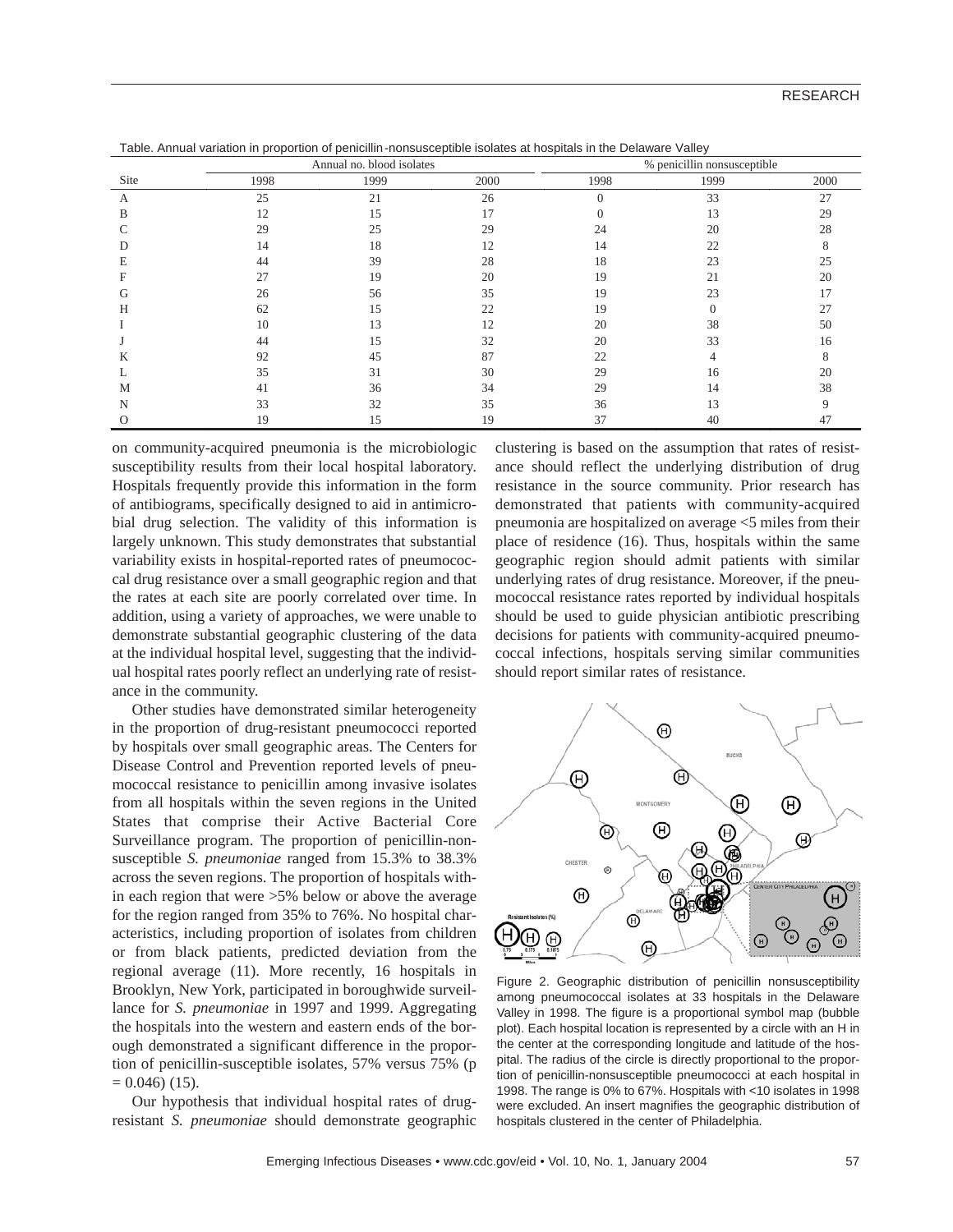## RESEARCH

Beyond reflecting true variability in the underlying community levels of drug resistance, hospital-level variation in the proportion of penicillin-susceptible pneumococcal isolates reflects at least four phenomena. First, chance error can create significant variability in hospital-level results particularly since many hospitals have only a small number of invasive pneumococcal isolates per year. We excluded hospitals with <10 isolates in each study year from our analyses to reduce the role of chance in our findings, but the relatively small number of isolates at each site undoubtedly contributed to the significant year-to-year variability and lack of geographic clustering. However, a minimum of 10 isolates per year is the NCCLS-recommended minimum number of isolates for reporting cumulative antimicrobial susceptibility results for any species in any reporting period (8).

Second, variation in testing strategies at individual hospitals may create bias in the proportion of isolates identified as nonsusceptible if the thresholds for sending microbiologic tests vary according to characteristics that are likely to influence the probability of a drug-resistant infection. While this may be an important determinant of variability in drug-susceptibility rates among clinical isolates from respiratory and sinus samples, we believe that it is less likely to explain variability in susceptibility rates among blood isolates since thresholds for sending blood cultures are more standardized across clinical practices, particularly in the management of patients hospitalized with community-acquired pneumonia.

Third, hospitals may differ in their methodologic approach and quality assurance for pneumococcal susceptibility testing. However, a study based on a nationwide College of American Pathologists proficiency survey of hospital laboratories demonstrated that, while the use of specific susceptibility tests varies substantially, few major interpretive errors occurred in assigning the susceptibility to standardized pneumococcal isolates (17). In addition, prior studies have found that the results of susceptibility data generated at local hospital facilities provide a reasonable surrogate for susceptibility data generated at centralized facilities (18).

Finally, geographic proximity of hospitals does not ensure that the patient populations served by those hospitals come from the same communities. Indeed, substantial literature has established important variation in hospital referral patterns that creates diversity in the source of patient populations among geographically proximate hospitals. Future research will need to consider the role of referral patterns in explaining some of the hospital-level variability observed in this and other studies.

One limitation of this study is our focus on a single geographic region in eastern Pennsylvania. Patterns and determinants of hospital-level variation in pneumococcal drug susceptibility may produce different results in other regions. In addition, because we focused on hospitals providing adult care, we cannot generalize our results to pediatric hospitals.

Regardless of whether individual hospitals provide valid information on local levels of pneumococcal susceptibility, variability in these levels is only clinically meaningful if the range of susceptibility crosses some threshold for the empirical choice of specific antimicrobial drugs. Currently in the United States, empirical use of penicillins for the treatment of community-acquired pneumonia is uncommon relative to the use of fluoroquinolones and macrolides (19). However, as resistance to these classes of antimicrobial drugs continues to grow, physicians will need to determine appropriate thresholds for switching to yet newer antimicrobial agents. In these settings, valid information on local rates of pneumococcal drug susceptibility will become increasingly important. Ideally, data should be derived from large samples reflective of the region for which the empirical recommendations apply*.* Continued research is needed to determine whether susceptibility data provided by local hospital microbiology laboratories can ever serve this purpose.

#### **Acknowledgments**

The authors acknowledge the valuable contributions of Emily Cohen, Linda Crossette, M. Annette Hill, and Tonya Mincer for their help in the collection of data and preparation of this manuscript; the following laboratory directors and their staff members whose participation and continued support made this research possible: Herbert Auerbach, Ierachmiel Daskal, Stephen B. Chasko, Albert Keshgegian, Olarae Giger, David Wright, Ru Lin Ko Tung, Jim Heald, Harvey B. Spector, Lawrence M. Matthews, Rose M. Kenny, Xiaoli Chen, Ila Mirchandani, Howard Elefant, Fernando Garcia, Irwin Hollander, Christopher Emory, Pantaleon Fagel, Paul Edelstein, D.W. Anderson, Harvey J. Bellin, Paul Belser, Gary Stopyra, Leonas Bekeris, Dante DiMarzio, Susan Yaron, Pradeep Bhagat, James Monihan, John McCormick, David Steinberg, Zenon Gibas, Helen Kroh, Allan Truant, Donald Junkind, Donald Stieritz, and Manjula Balasubramanian.

The following hospitals participated in this study: Abington Memorial Hospital, Albert Einstein Medical Center, Brandywine Hospital, Bryn Mawr Hospital, Lankenau Hospital, Paoli Hospital, Central Montgomery Medical Center, Chestnut Hill Hospital, Chester County Hospital, Crozer Chester Medical Center, Taylor Hospital, Springfield Hospital, Delaware County Memorial Hospital, Doylestown Hospital, Elkins Park Hospital, Jeanes Hospital, Fox Chase Cancer Center, Frankford Hospital Torresdale Division, Frankford Hospital Bucks County Campus, Frankford Hospital Frankford Division, Graduate Hospital, Parkview Hospital, Grand View Hospital, Hahnemann University